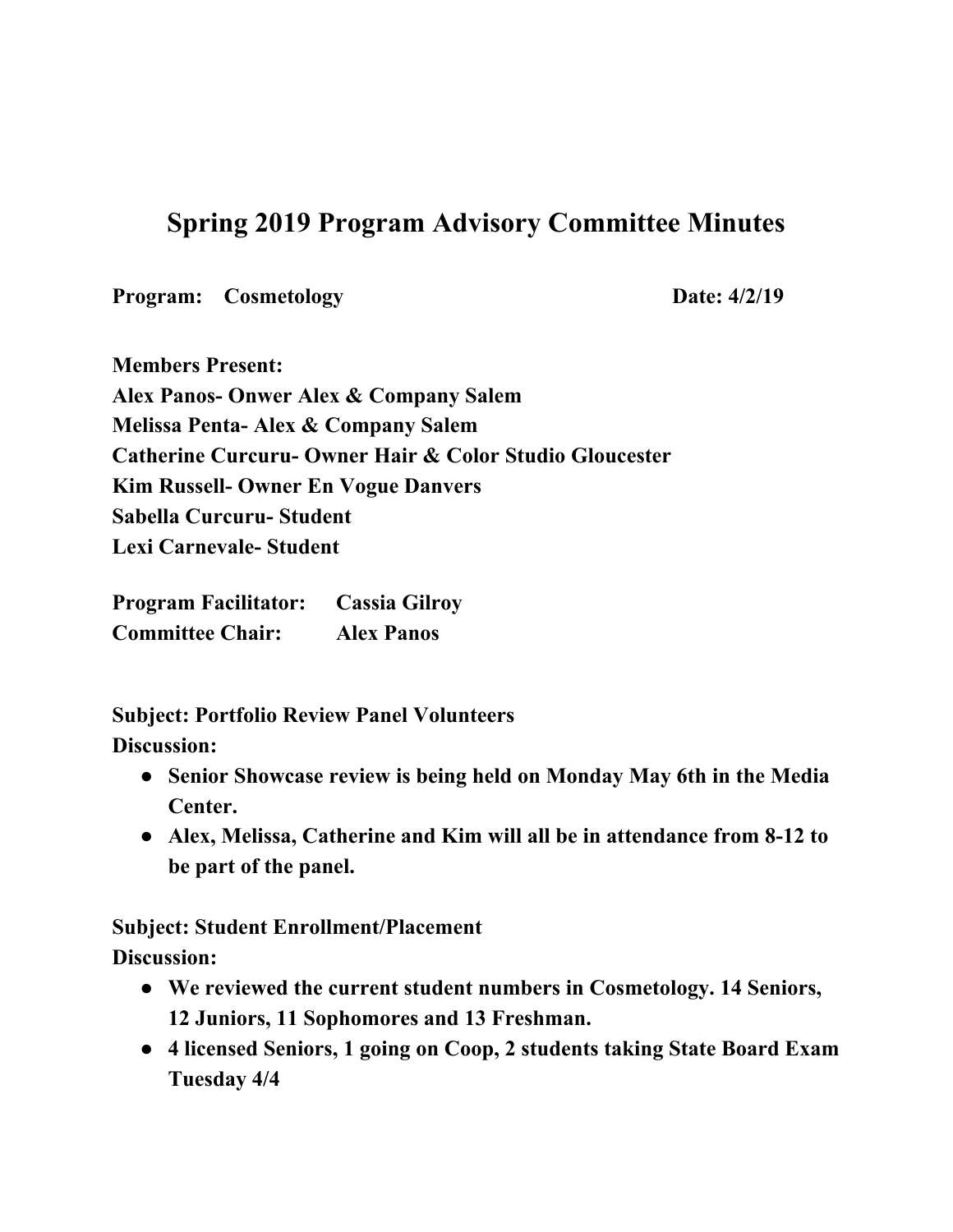**Subject: New Trends in the Occupational Area Discussion:**

- **● We discussed Hair Shows that were attended this year.**
- **● Kim Russell, owner of Envogue in Danvers, attended the Hair Expo in Chicago last weekend. She suggested checking out Daniel Mason Jones. A motivational speaker great for new techniques and organization skills.**
- **● Lexi Carnevale, Junior student, attended New York Hair Expo and said trends are leaning towards hair extensions, unicron hair coloring and Barbering techniques.**
- **● Catherine Curcuru, owner of Hair & Color Studio Gloucester, attended the Premier Orlando Expo and suggested checking out Malibu products and discussed the use of steamers for hair coloring.**
- **● There was also an in depth conversation in regards to what people are using in their hair and the effects various things can have on achieving the proper hair color results.**

## **Subject: Employment Outlook**

**Discussion: Discussion on what does the employment outlook look like?**

- **● Many jobs available but they are finding new generation does not want to work. No drive or ambition.**
- **● Kim talked about using techniques to interview millennials.**

**Subject:** Industry recognized credential survey (please complete as a group) **Discussion: We talked about the survey and answered the questions as a group**

Click on About You under the Fill in About You Page. <http://massconnecting.org/credentials/default.asp>